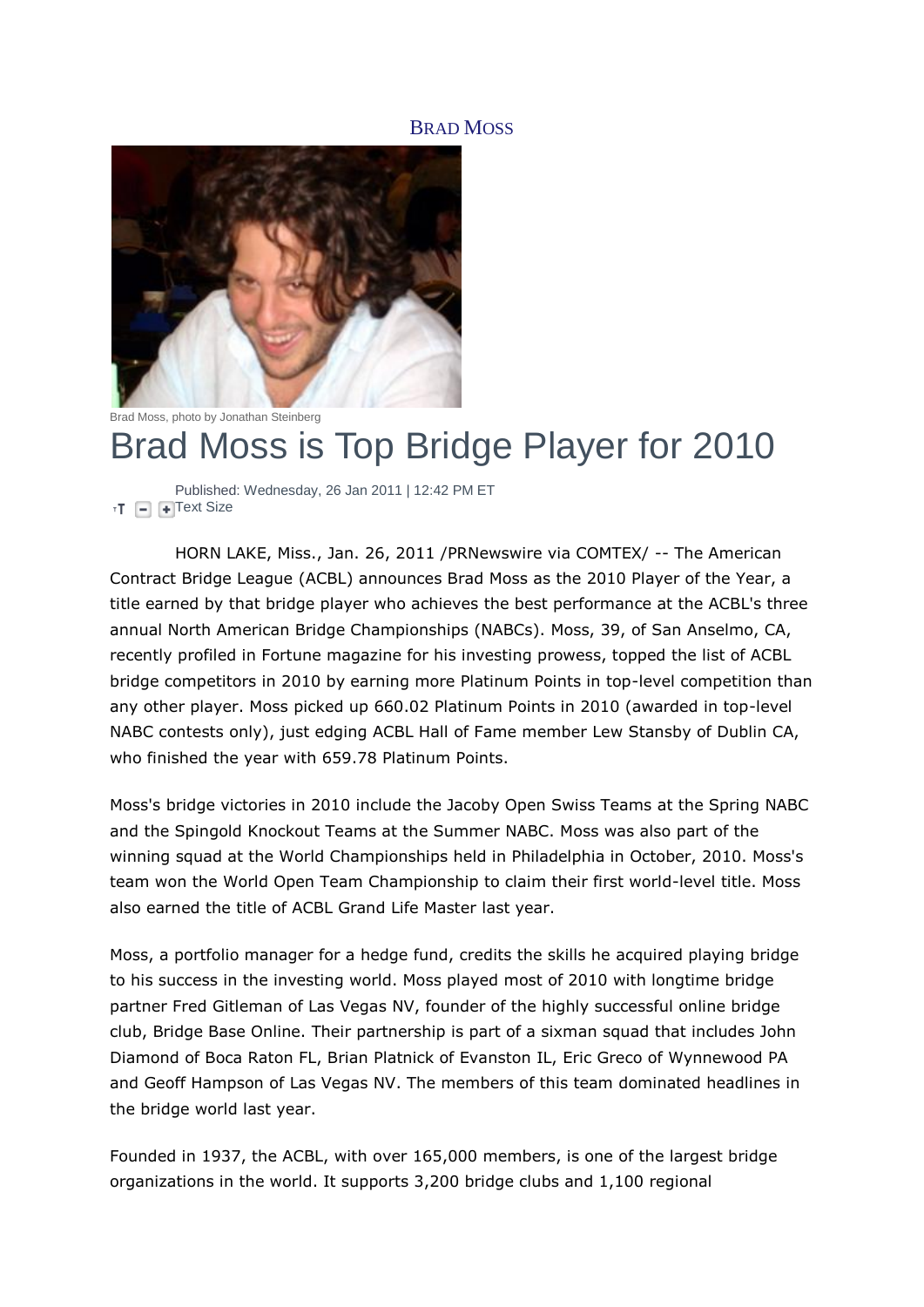tournaments throughout North America. For more information about the ACBL, visit their web site at www.acbl.org.SOURCE American Contract Bridge League www.prnewswire.com Copyright (C) 2011 PR Newswire. All rights reserved -0- KEYWORD: Mississippi

Michael Brad Moss was born in 1971 in New York City. It should come as no surprise to find that he took to bridge like a duck to water –



Brad was named the ACBL King of Bridge at the age of 18. Two years later, he became the youngest player ever to win the New York Player of the Year title. Also in 1991, he was a member of the USA team that just missed out on a medal at the World Junior Teams in Ann Arbor, Michigan, finishing fourth, and won his first National title - the Master Mixed Teams. In 1993, he added to his tally by winning the Grand National Teams and the Life Masters Open Pairs. His current partnership with Fred Gitelmanhas shown great promise from its inception. In 1998, their team won the NABC Board-a-Match

Teams and they finished third in the Cavendish Invitational Pairs. Since then, the pair has had much success, most recently winning the Bronze medal in the 2005 Bermuda Bowl.

# **How a bridge champ beats the market**

Posted by [Fortune Editors](http://finance.fortune.cnn.com/author/fortuneeditors/) January 7, 2011 5:00 am

**Brad Moss, a star bridge player, uses his gaming skills to make his hedge fund prosper. Here's how he does it.**



*By Ada [m Lashinsky](mailto:adam_lashinsky@fortunemail.com), senior editor at large*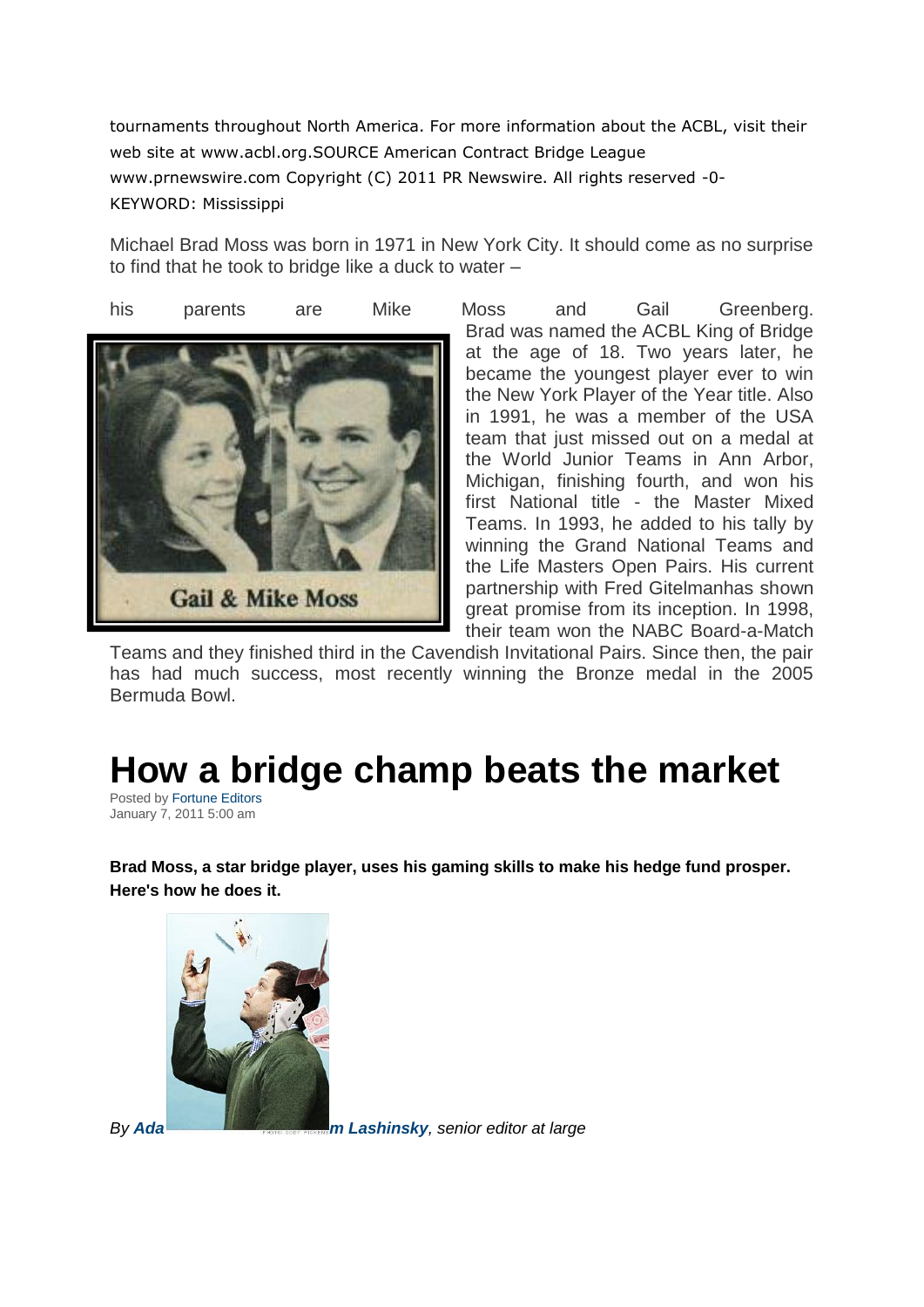You might say that Brad Moss aspires to be to bridge what Warren Buffett is to investing. It turns out that Moss, a bridge champion (he's never played Buffett but would like to), is a fine investor as well. This 40-year-old uses the skills he's learned playing cards to earn impressive returns at his small but growing hedge fund.

Wall Street has long been home to card players who turn their mathematical minds to finance. Moss, whose team is the ranking 2010 world champion and who is the American Contract Bridge League player of the year for 2010, draws a direct line from the game theory of bridge to his ability to assess investment risks. It's a skill that enabled him in the late 1990s to rack up personal wealth in the millions of dollars as an options trader in his native New York. Next it helped him assemble a brief but impressive track record managing his own firm, Crosscourt Capital Management.

Moss is a minnow in the investing world -- his two funds total about \$30 million in assets -- but a giant in the world of bridge. A 10-time national champion, he has a fearsome reputation among the game's elite. "He's a tough, intense competitor," says Robert Hamman, a legendary bridge champion who runs a business in Dallas that manages promotional contests for corporate clients. Moss also is known as something of a bridge princeling among top-level competitors. His bridgeteacher mother, Gail Greenberg, is a former world champion, and his stockbroker father, Mike, is a former national champion.

The connection with bridge, says Moss, is the ability to decide what data matter, and then to have the judgment to act on it. "In bridge and investing, you are constantly being bombarded with an enormous amount of information," he says. "The key is seeing all the possibilities." There's more. In bridge, an opponent's tempo of play will tell an expert more than an amateur. Similarly, in investing, knowing which market indicators to monitor, and when, is more critical than watching every piece of information.

A natural math nerd, Moss takes a two-pronged approach to investing. On the one hand, he's a classic trader, placing bets on minute pricing dislocations. "I can look at a board and tell you the cheapest option by comparing them to each other mathematically," he tells me during an interview at his home office in a sprawling house in the San Francisco suburb of San Anselmo. On the other hand, he's a traditional value investor who prefers low-P/E stocks. "I'm more Cisco (**[CSCO](http://http/money.cnn.com/quote/quote.html?symb=CSCO)**) at \$19 than Salesforce.com (**[CRM](http://money.cnn.com/quote/quote.html?symb=CRM)**) at \$135," he said in mid-November. He owns Cisco, which he calls a world-class player with a "shockingly" low valuation considering it has \$5.50 of net cash per share on its balance sheet.

Moss is the antithesis of a Gordon Gekko. Short, round, and pale, he greets me at his home on this autumn afternoon blue-jeaned and barefoot. He launched Crosscourt in 2008 and eked out a small gain that difficult year. Thanks to a heavy bet on precious metals, he returned 34% to his investors in 2009 and so far is up 23% in 2010, according to a Crosscourt investor report.

His game-theory approach informs the size of his bets more than their nature. "When you have the highest conviction, that is the time to bet," says Moss. His current conviction is to bet against whatever Fed chairman Ben Bernanke is doing. Easy-money policies are eroding the value of the dollar, sapping the energy from the financial services sector, and pumping up the value of commodities. He believes there already is more inflation than government data suggest and that there'll be a lot more soon. He's no keener on Japan. "Its structural issues haven't gone away.